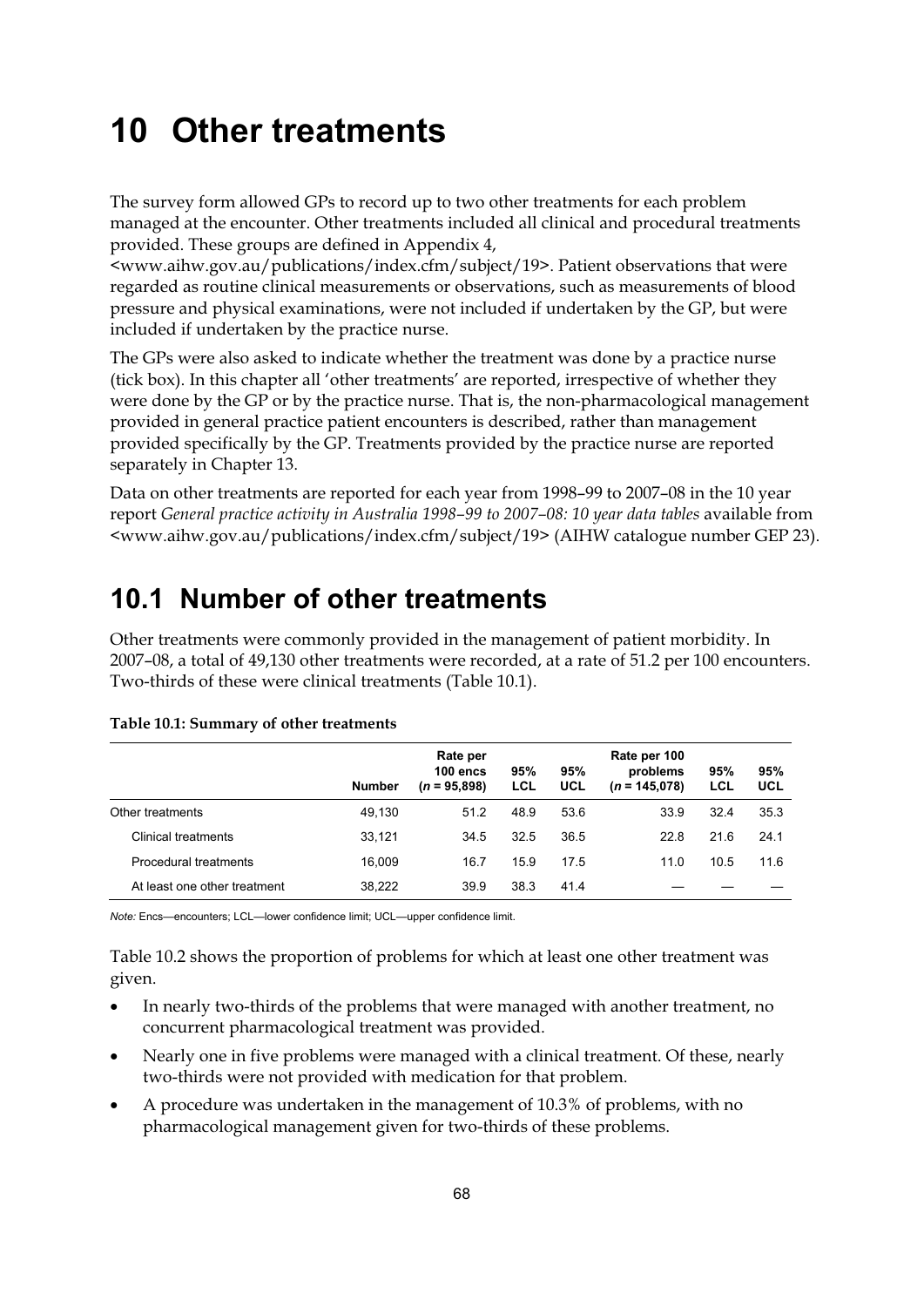| Co-management of problems with<br>other treatments | Number of<br>problems | Per cent<br>within class | Per cent of<br>problems<br>$(n = 145.078)$ | 95%<br>LCL | 95%<br>UCL |
|----------------------------------------------------|-----------------------|--------------------------|--------------------------------------------|------------|------------|
| At least one other treatment                       | 43.877                | 100.0                    | 30.2                                       | 29.1       | 31.4       |
| Without pharmacological treatment                  | 27,798                | 64.6                     | 19.2                                       | 18.4       | 19.9       |
| At least one clinical treatment                    | 29.937                | 100.0                    | 20.6                                       | 19.6       | 21.7       |
| Without pharmacological treatment                  | 18.563                | 63.3                     | 12.8                                       | 12.1       | 13.5       |
| At least one procedural treatment                  | 14.974                | 100.0                    | 10.3                                       | 9.8        | 10.8       |
| Without pharmacological treatment                  | 9.812                 | 66.5                     | 6.8                                        | 6.4        | 7.1        |

**Table 10.2: Relationship between other treatments and pharmacological treatments** 

*Note:* LCL—lower confidence limit; UCL—upper confidence limit.

## **10.2 Clinical treatments**

Clinical treatments include general and specific advice, counselling or education, family planning, and administrative processes. During 2007–08, there were 33,121 clinical treatments recorded, at a rate of 34.5 per 100 encounters, or 22.8 per 100 problems managed (Table 10.1).

### **Most frequent clinical treatments**

Table 10.3 lists the most common clinical treatments provided. Each treatment is expressed as a percentage of all other treatments, and as a rate per 100 encounters with 95% confidence limits.

General advice and education was the most frequently recorded clinical treatment, at a rate of 7.2 per 100 encounters. The most common preventive activity was counselling about nutrition and weight (4.2 per 100 encounters). There were a number of other groups that also could be considered preventive in nature, including counselling/advice for exercise, smoking, prevention, lifestyle and alcohol. Together, the abovementioned preventive treatments accounted for 14.4% of all clinical treatments, provided at a rate of 7.4 per 100 encounters. Psychological counselling was provided at a rate of 3.2 per 100 encounter, and advice and education about medication was given at a rate of 2.0 per 100 encounters (Table 10.3).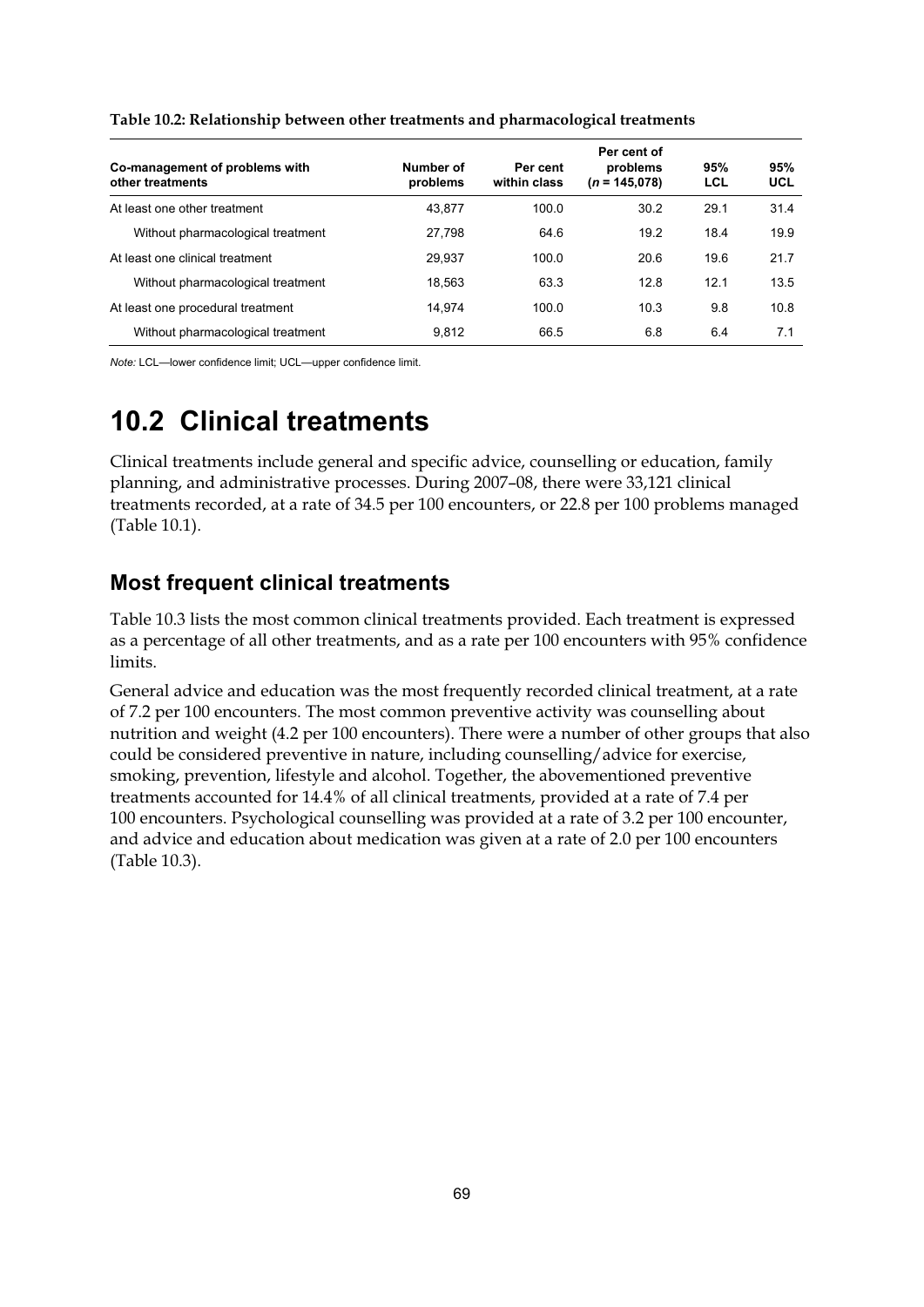| Table 10.3: Most frequent clinical treatments |  |  |
|-----------------------------------------------|--|--|
|-----------------------------------------------|--|--|

| <b>Clinical treatment</b>            | <b>Number</b> | Per cent of other<br>treatments<br>$(n = 49, 130)$ | Rate per 100<br>encounters<br>$(n = 95,898)$ | 95%<br><b>LCL</b> | 95%<br><b>UCL</b> |
|--------------------------------------|---------------|----------------------------------------------------|----------------------------------------------|-------------------|-------------------|
| Advice/education*                    | 6,872         | 14.0                                               | 7.2                                          | 6.3               | 8.1               |
| Counselling-problem*                 | 4,149         | 8.5                                                | 4.3                                          | 3.8               | 4.9               |
| Counselling/advice-nutrition/weight* | 4,041         | 8.2                                                | 4.2                                          | 3.8               | 4.6               |
| Advice/education-treatment*          | 3,310         | 6.7                                                | 3.5                                          | 3.1               | 3.8               |
| Counselling-psychological*           | 3,065         | 6.2                                                | 3.2                                          | 2.9               | 3.4               |
| Advice/education-medication*         | 1,944         | 4.0                                                | 2.0                                          | 1.8               | 2.2               |
| Sickness certificate*                | 1,622         | 3.3                                                | 1.7                                          | 1.4               | 2.0               |
| Other admin/document*                | 1,463         | 3.0                                                | 1.5                                          | 1.4               | 1.7               |
| Reassurance, support                 | 1,322         | 2.7                                                | 1.4                                          | 1.2               | 1.6               |
| Counselling/advice-exercise*         | 1,245         | 2.5                                                | 1.3                                          | 1.1               | 1.5               |
| Counselling/advice-smoking*          | 581           | 1.2                                                | 0.6                                          | 0.5               | 0.7               |
| Counselling/advice-prevention*       | 501           | 1.0                                                | 0.5                                          | 0.4               | 0.6               |
| Counselling/advice-lifestyle*        | 413           | 0.8                                                | 0.4                                          | 0.3               | 0.5               |
| Counselling/advice-alcohol*          | 359           | 0.7                                                | 0.4                                          | 0.3               | 0.4               |
| Family planning*                     | 334           | 0.7                                                | 0.4                                          | 0.3               | 0.4               |
| Observe/wait*                        | 329           | 0.7                                                | 0.3                                          | 0.2               | 0.4               |
| Counselling/advice-health/body*      | 288           | 0.6                                                | 0.3                                          | 0.2               | 0.4               |
| Subtotal                             | 31,840        | 64.8                                               |                                              |                   |                   |
| <b>Total clinical treatments</b>     | 33,121        | 67.4                                               | 34.5                                         | 32.5              | 36.5              |

Includes multiple ICPC-2 or ICPC-2 PLUS codes (see Appendix 4, <www.aihw.gov.au/publications/index.cfm/subject/19>).

*Note:* Includes the most common clinical treatments, those accounting for > 0.5% of all other treatments. LCL—lower confidence limit; UCL—upper confidence limit.

## **Problems managed with clinical treatments**

Table 10.4 lists the top 10 problems managed with a clinical treatment. It also shows the extent to which a clinical treatment was used for that problem and the relationship between the use of a clinical treatment and a medication for individual problems.

- $\bullet$  Clinical treatments were provided in the management of 29,937 problems (20.6% of all problems).
- $\bullet$  The 10 most common problems managed with a clinical treatment accounted for almost one-third of all problems for which a clinical treatment was provided.
- - Depression and upper respiratory tract infections were the most frequently managed problems with a clinical treatment, each at a rate of 1.8 per 100 encounters.
- - Half the contacts with depression involving management with a clinical treatment did not result in a medication being prescribed/advised/supplied.
- $\bullet$  Twenty-nine per cent of upper respiratory tract infection contacts involved a clinical treatment, with nearly 60% of these being managed without medication.
- $\bullet$  One in ten hypertension contacts resulted in a clinical treatment, with 45% of these being managed without medication.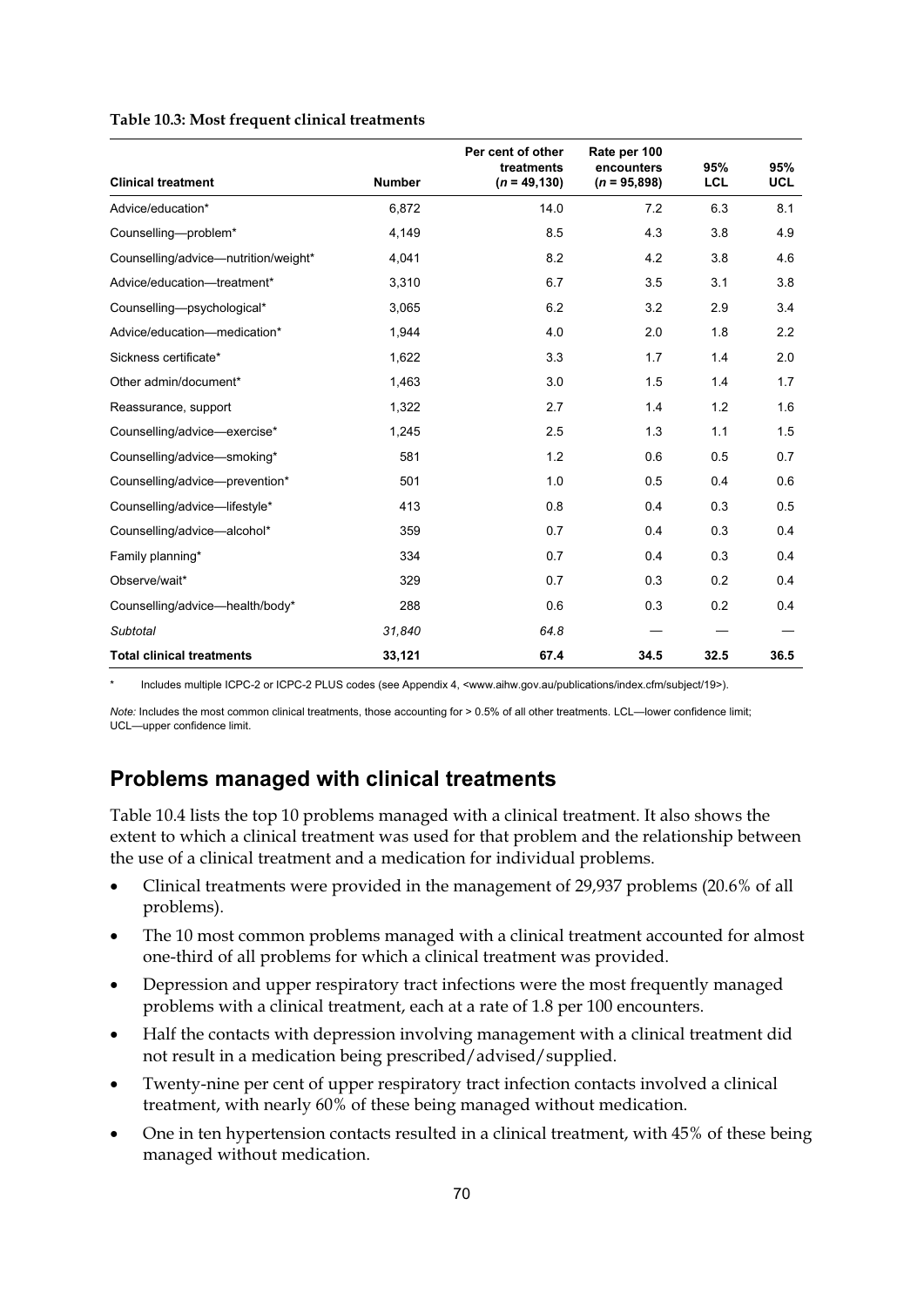$\bullet$  A clinical treatment was used at one-quarter of diabetes contacts, and approximately two-thirds of these did not involve medication.

| Problem managed                                   | <b>Number</b> | Per cent of<br>problems<br>with clinical<br>treatment | Rate per 100<br>encounters <sup>(a)</sup><br>$(n = 95,898)$ | 95%<br><b>LCL</b> | 95%<br><b>UCL</b> | Per cent<br>of this<br>problem <sup>(b)</sup> | Per cent of<br>treated<br>problems<br>no meds <sup>(c)</sup> |
|---------------------------------------------------|---------------|-------------------------------------------------------|-------------------------------------------------------------|-------------------|-------------------|-----------------------------------------------|--------------------------------------------------------------|
| Upper respiratory tract infection                 | 1,729         | 5.8                                                   | 1.8                                                         | 1.6               | 2.0               | 29.1                                          | 58.9                                                         |
| Depression*                                       | 1,720         | 5.8                                                   | 1.8                                                         | 1.6               | 1.9               | 45.0                                          | 50.9                                                         |
| Hypertension*                                     | 1,168         | 3.9                                                   | 1.2                                                         | 1.1               | 1.4               | 12.3                                          | 45.1                                                         |
| Lipid disorders*                                  | 915           | 3.1                                                   | 1.0                                                         | 0.9               | 1.1               | 25.8                                          | 59.9                                                         |
| Diabetes*                                         | 885           | 3.0                                                   | 0.9                                                         | 0.8               | 1.0               | 23.8                                          | 64.1                                                         |
| Anxiety*                                          | 753           | 2.5                                                   | 0.8                                                         | 0.7               | 0.9               | 44.5                                          | 60.5                                                         |
| Gastroenteritis*                                  | 761           | 2.5                                                   | 0.8                                                         | 0.7               | 0.9               | 48.1                                          | 61.4                                                         |
| Test results*                                     | 598           | 2.0                                                   | 0.6                                                         | 0.5               | 0.7               | 35.6                                          | 93.4                                                         |
| Back complaint*                                   | 521           | 1.7                                                   | 0.5                                                         | 0.5               | 0.6               | 19.9                                          | 52.4                                                         |
| Viral disease, other/NOS                          | 464           | 1.6                                                   | 0.5                                                         | 0.4               | 0.6               | 39.7                                          | 69.5                                                         |
| Subtotal                                          | 9.515         | 31.8                                                  |                                                             |                   |                   |                                               |                                                              |
| <b>Total problems with clinical</b><br>treatments | 29,937        | 100.0                                                 | 31.2                                                        | 29.5              | 33.0              |                                               |                                                              |

#### **Table 10.4: The 10 most common problems managed with a clinical treatment**

(a) Rate of provision of clinical treatment for selected problem per 100 total encounters.

(b) Percentage of contacts with this problem that generated at least one clinical treatment.

(c) The numerator is the number of cases of this problem that generated at least one clinical treatment but generated no medications.

The denominator is the total number of contacts for this problem that generated at least one clinical treatment (with or without medications). Includes multiple ICPC-2 or ICPC-2 PLUS codes (see Appendix 4, <www.aihw.gov.au/publications/index.cfm/subject/19>).

*Note:* LCL—lower confidence limit; UCL—upper confidence limit; meds—medications; NOS—not otherwise specified.

## **10.3 Procedural treatments**

Procedural treatments included therapeutic actions and diagnostic procedures undertaken at the encounter. Injections for immunisations/vaccinations are not counted here as procedures, as these have already been reported as medications (see Chapter 9). There were 16,009 procedural treatments provided in these general practice encounters during 2007–08 (Table 10.1).

### **Most frequent procedures**

Table 10.5 lists the most common procedural treatments provided by GPs. Each treatment is expressed as a percentage of all other treatments, and as a rate per 100 encounters with 95% confidence limits. These results only report investigations actually undertaken at the encounter. They do not include investigations that were ordered by the GP from an external provider. A summary of all investigations (both undertaken and ordered) is provided in Table 12.6.

There were 16,009 procedures recorded at a rate of 16.7 per 100 encounters. The most frequently recorded group of procedures in 2007–08 were excisions, at a rate of 3.4 per 100 encounters, and accounting for 6.7% of all other treatments. Other procedural treatments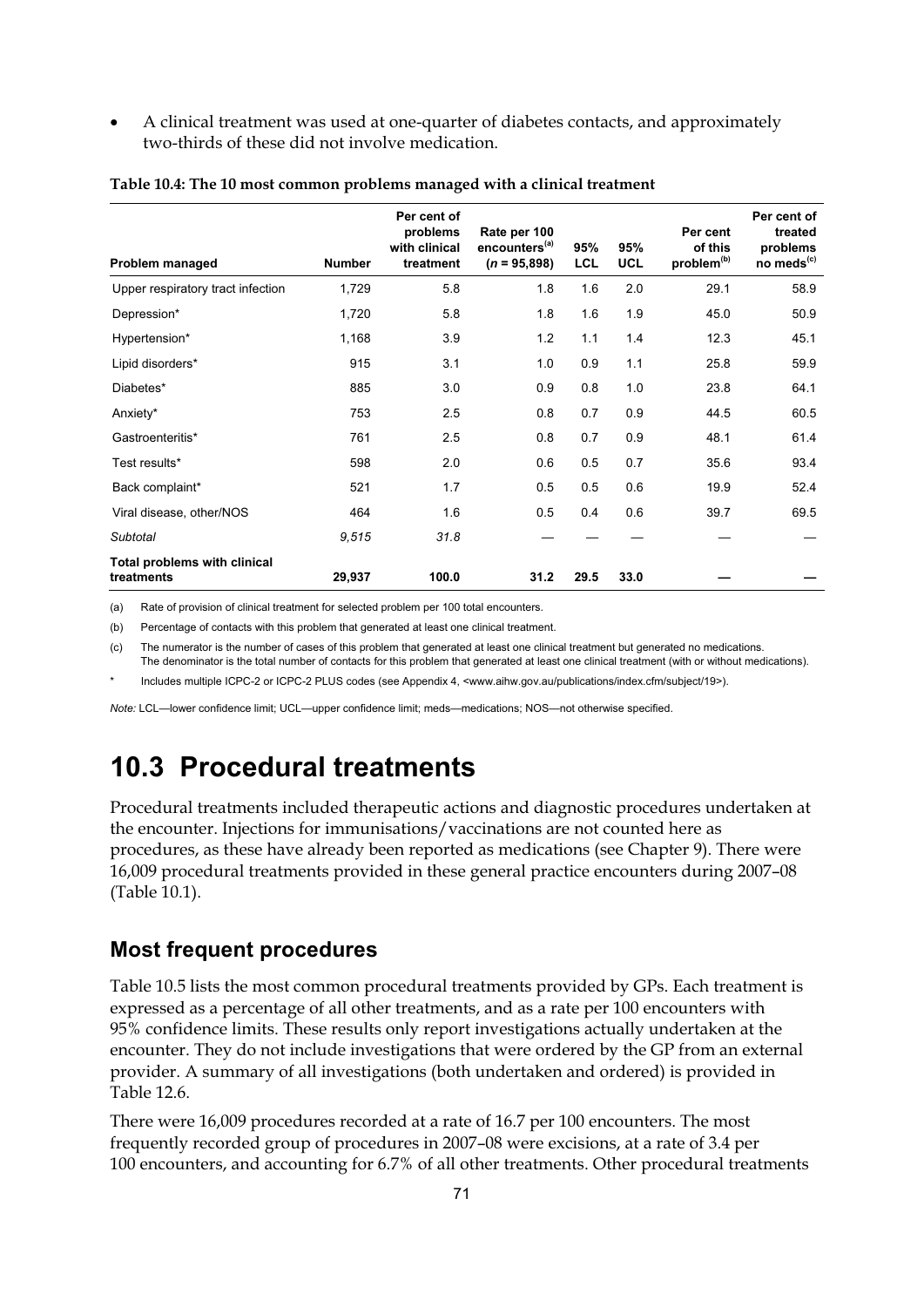that were frequently recorded included local injections (2.3 per 100 encounters), dressings (2.2 per 100 encounters) and physical medicine/rehabilitation (1.3 per 100 encounters) (Table 10.5).

| <b>Procedural treatment</b>                                               | <b>Number</b> | Per cent<br>of other<br>treatments<br>$(n = 49, 130)$ | Rate per 100<br>encounters<br>$(n = 95,898)$ | 95%<br><b>LCL</b> | 95%<br><b>UCL</b> |
|---------------------------------------------------------------------------|---------------|-------------------------------------------------------|----------------------------------------------|-------------------|-------------------|
| Excision/removal tissue/biopsy/destruction/<br>debridement/cauterisation* | 3,304         | 6.7                                                   | 3.4                                          | 3.1               | 3.8               |
| Local injection/infiltration*(a)                                          | 2,166         | 4.4                                                   | 2.3                                          | 2.1               | 2.5               |
| Dressing/pressure/compression/tamponade*                                  | 2,146         | 4.4                                                   | 2.2                                          | 2.1               | 2.4               |
| Physical medicine/rehabilitation*                                         | 1,232         | 2.5                                                   | 1.3                                          | 1.1               | 1.5               |
| Incision/drainage/flushing/aspiration/removal body fluid*                 | 1,139         | 2.3                                                   | 1.2                                          | 1.1               | 1.3               |
| Pap smear*                                                                | 1,039         | 2.1                                                   | 1.1                                          | 0.9               | 1.2               |
| Repair/fixation-suture/cast/prosthetic device<br>(apply/remove)*          | 881           | 1.8                                                   | 0.9                                          | 0.8               | 1.0               |
| Other therapeutic procedures/surgery NEC*                                 | 740           | 1.5                                                   | 0.8                                          | 0.6               | 0.9               |
| Electrical tracings*                                                      | 542           | 1.1                                                   | 0.6                                          | 0.5               | 0.6               |
| Physical function test*                                                   | 491           | 1.0                                                   | 0.5                                          | 0.4               | 0.6               |
| Urine test*                                                               | 420           | 0.9                                                   | 0.4                                          | 0.4               | 0.5               |
| <b>INR</b> test                                                           | 352           | 0.7                                                   | 0.4                                          | 0.3               | 0.5               |
| Check-up-practice nurse                                                   | 348           | 0.7                                                   | 0.4                                          | 0.3               | 0.4               |
| Other preventive procedures/high-risk medication*                         | 322           | 0.7                                                   | 0.3                                          | 0.3               | 0.4               |
| Subtotal                                                                  | 15,121        | 30.8                                                  |                                              |                   |                   |
| <b>Total procedural treatments</b>                                        | 16,009        | 32.6                                                  | 16.7                                         | 15.9              | 17.5              |

#### **Table 10.5: Most frequent procedural treatments**

(a) Excludes all local injection/infiltrations performed for immunisations.

Includes multiple ICPC-2 or ICPC-2 PLUS codes (see Appendix 4, <www.aihw.gov.au/publications/index.cfm/subject/19>).

*Note:* Includes the most common procedural treatments, those accounting for > 0.5% of all other treatments. LCL—lower confidence limit; UCL—upper confidence limit; NEC—not elsewhere classified.

### **Problems managed with a procedural treatment**

Table 10.6 lists the top 10 problems managed with a procedural treatment. It also demonstrates the proportion of contacts with each problem that was managed with a procedure, and the proportion of problems managed with a procedure that had no concomitant medication.

- $\bullet$  A total of 14,974 problems involved a procedural treatment in their management (10.3% of all problems).
- $\bullet$ The top 10 problems accounted 36.0% of all problems for which a procedure was used.
- $\bullet$  Solar keratosis/sunburn was the most common problem managed with a procedure, with a procedure undertaken for nearly 70% of all contacts.
- $\bullet$  Almost half the malignant skin neoplasm contacts were managed with a procedural treatment, and the vast majority of these did not have a medication prescribed, supplied or advised.